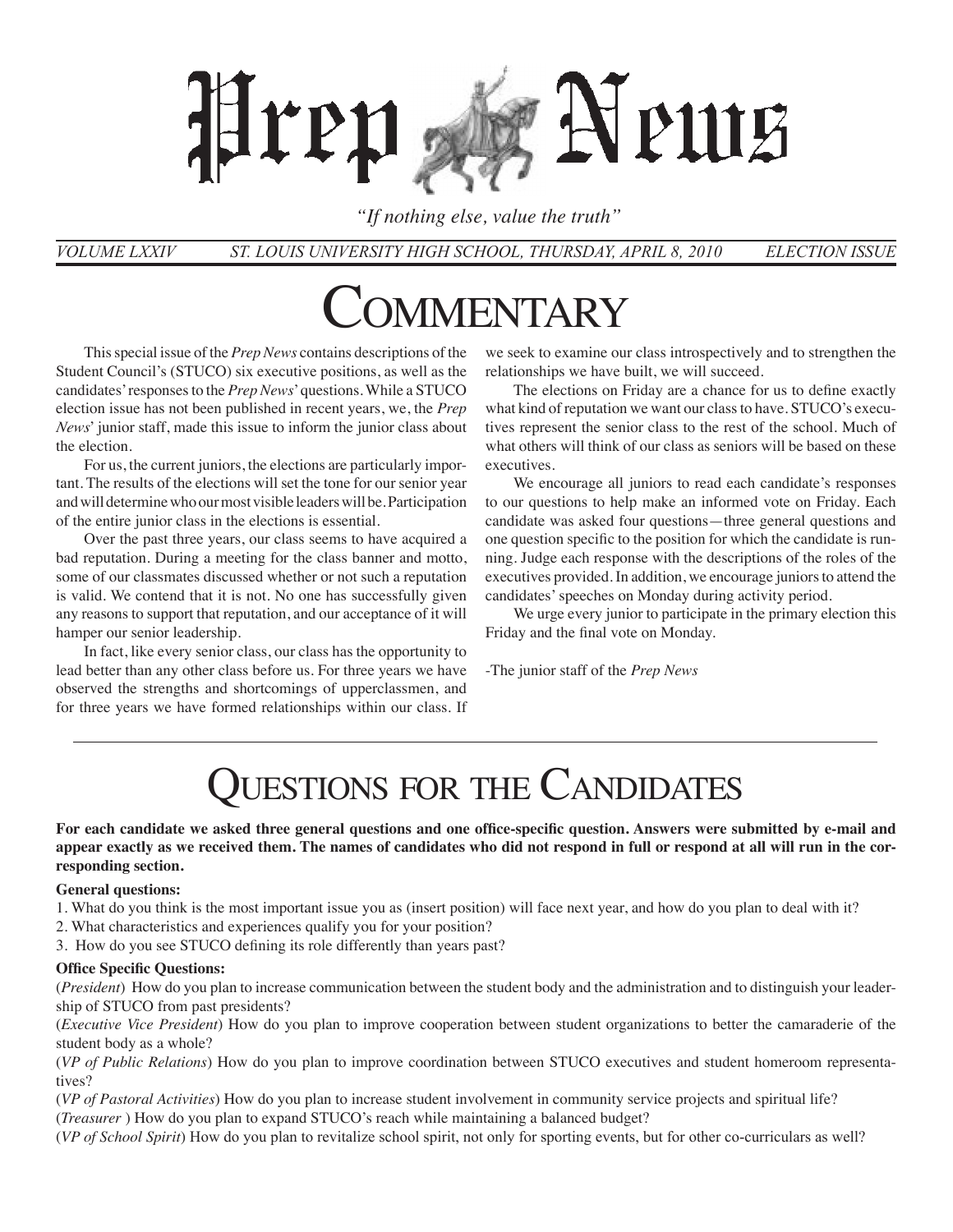**President**— Write agenda; run weekly meetings; write speeches for Father-Son banquet, Mom Prom, Day before graduation, Jr. Ring, School assemblies; delegate responsibilities of other STUCO members; lead HR rep meetings; maintain deadlines; part of SAC; run Talent Show and other major events; lead forum meetings; attend Trout Lodge

# Tim McCoy

Running unopposed

1. The most important issue I will face next year as Student Body President will be regaining an overwhelming sense of school spirit at the U High. As seniors, we will not only have to bring ourselves together as a class, but also will have to work towards creating an even closer knit community of students (regardless of age,) faculty and staff.

2. I feel that over my three years of STUCO involvement, I have acquired a knack for leading, for being interested in the lives of each of my classmates, and for working with all types of students to create a more unified class as we move along through our U High experience.

3. STUCO will continue to be an organization that will organize school events, promote spirit and unity, etc. Apart from these things, though, we will act as the hub of communication for the school, where faculty, students, even the Prep News can come sit in on meetings, or use us as a liason to other parts of the SLUH community.

The STUCO website will be resurrected, along with a STUCO email address that we will encourage students to use to ask questions, post concerns, etc. This list will be brought to quarterly meetings with the administration, which I also look to begin next year. How to distinguish my leadership of STUCO from past presidents? That is tough to say, for they have shown me the ropes and I look to them as role models. However, I look to lead STUCO with the utmost interest in the students' lives, learning of talents and fears, hearing stories, finding out what is really on the minds and hearts of my classmates. Equipped with this, I feel that the bridge between STUCO and students will be more easily crossed, and that Student Council 2010-2011 will be the most studentfriendly Student Council ever.

# April 8, 2010 **2** Volume 74, Election Issue**President/Pastoral**

### The Candidates

*Student Body President* Tim McCoy

*Executive Vice President* Gino Perrini

*Secretary/Treasury* Brian Brown Patrick Hart Michael Mentel Phil Nahlik Patrick Quinlan Will Schmitt Adam Stoeppler

*VP of Pastoral Activities* Nick Hartzler Aaron Heisohn Drew Pereira

**Vice-President**-- Fulfills president's role when president cannot; assists president in major events; in charge of elections; part of SAC; in charge of STUCO bulletin board; attend Trout Lodge

**VP Pastoral Activities**—work with Pastoral Director to help organize masses, retreats, and other pastoral activities; read final prayer at the end of each day; attend Trout Lodge

## Drew Pereira

1. The main issue I will have to face is interest. Getting interest and participation in pastoral activities will take some time to generate, but I have a plan. Looking back on my own experience, I felt that because I was struggling with faith, that going to prayer services and seeking out God didn't really help me. But I was almost snuck into faith through other things such as retreats with friends and music. With friends and music, I was comfortable and I let myself explore the faith. I hope that I can do the same with the SLUH community. As for interest in service, my plan is to try to inspire the SLUH community with simple ways that they can help and the wonderful affect only 3 or 4 hours *VP of Public Relations* John Brusati Tom Dell'Orco Andrew Evola Marcelo Fernan III Mo Oginni Greg Scheetz John Tsikalas

*VP of School Spirit* Cy Hill Tate Macarthy Joe Murray John Sachs John Soucy Brett Weber

## Gino Perrini

Running unopposed No submission

can have. I plan to latch on small incentives to make people more willing to try giving some time for service, so they can really discover the happiness it brings.

2. The main thing that qualifies me is experience. I have had two years of experience in the past with the student council at my old school. I also have had experience organizing and going on retreats from Luke 18's to Steubenville's. I have helped run a bible camp at my grade school. And I have been a part of my youth group since I began high school. I feel like my dedication to my faith is a major part that will motivate me to help improve the Jesuit experience at SLUH.

3. Looking STUCO and seeing what they have done, I feel that they have worked hard in the past. But the major goal being held in mind is bringing SLUH closer together. The coming STUCO group will definitely try to make the SLUH experience better in every aspect. Getting interest not just in a mixer and two football games, but in many other activities too. I support this goal and hope it is realized.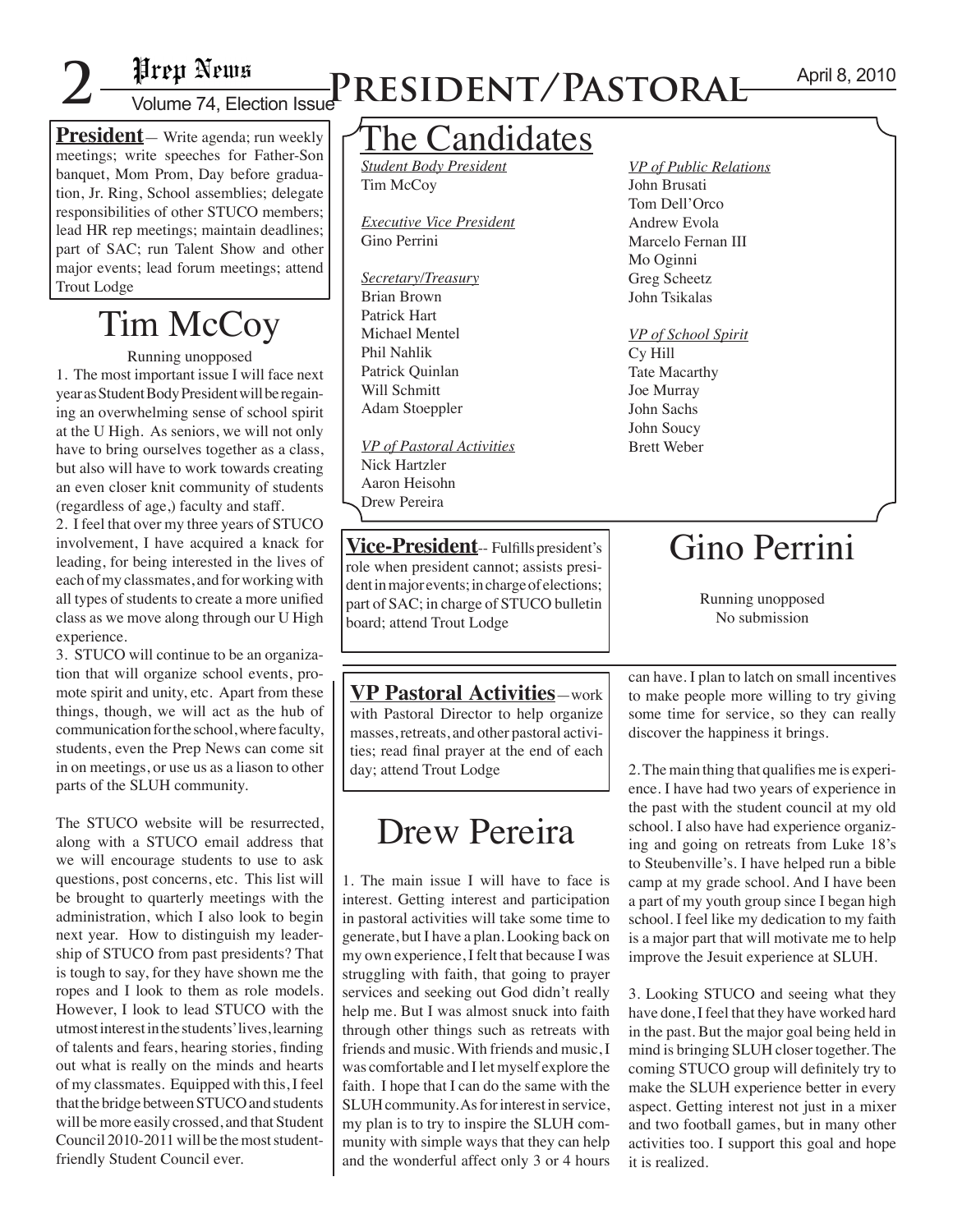### April 8, 2010 **VP PASTORAL**

# **1 Prepri Aprilis<br>
3**<br>
Volume 74, Election Issue

### Nick Hartzler (Pastoral) To increase student involvement in

1. The most important issue that I as Vice President of Pastoral Activities will face next year, will be a very general topic which will serve as a base to branch out to other topics. This will be raising the school's attitude towards Pastoral activities to a higher level. This year's pastoral theme was Spirit Lifts Us Higher; however, I do not feel like it was referred to as much as it could have been throughout the year. I plan on this being my jumping point. From here, we are able to go into each individual activity to increase the general attitude (i.e. prayer services and the Community Service Program). In terms of prayer services, I believe one of the primary causes of disappointment in them is, to be frank, they do not appeal to teenagers. I plan on dealing with this through a way that has been tried before, but I believe still has great potential. In order to make prayer services more appealing to us, we must be the ones who organize and lead them. In order to make this a success, I will encourage each class's Pastoral Rep. to physically help the homeroom reps plan these prayer services.

2. What qualifies me for this position? In the past 3 years, I have run for this position 3 times. I haven't exactly been successful with any of the attempts in terms of being elected, but I have been successful in getting to know my class. In running for office, I met and got to know people in my class that I didn't even know existed. I think that getting to know so many of my brothers really helps me out to be able to see the potential that lies in our class to be great. I know that there are some rumors floating around the school about our class, but I see something that overpowers these rumors, and is also what I believe is my greatest attribute that I can give to the community, and that is brotherhood.

3. I see next year's STUCO leadership defining itself off of communication and connection to the rest of the school. I think that one of the most important attributes in any Student Council is communication between the class representatives and the student body. If our STUCO is organized and communicates well through the homeroom reps, there is no telling what we will be able to accomplish next year.

spiritual activities, I think is not something that I will be able to fully accomplish in one year, rather it must be something that we establish next year and continue for years to come. One thing that I plan to organize and promote is multiple days of service throughout the year. I remember freshman year going on my one day of service, and remember how I wish it could be done again. If we offer one in the fall and one in the spring for each class, we are a small army ready to serve. In order to promote this, I plan on establishing a great line of communication among the class reps, homeroom reps, and the rest of the student body. In all teams, the key to success is communicating well. We, the community of St. Louis University High School, are formed up of many parts, but through organization and communication we will form one body.

# Aaron Heisohn

1. At the time of SLUH's Lenten Prayer Series, less than ¼ of SLUH students were registered with service projects. In a Jesuit school, marked by Pedro Arrupe's dynamic call to social justice, I consider that ¼ to be an unacceptably small portion of our student population. Practically, students need not serve through SLUH's community service program, so long as they honestly care for God's least, but our Campus Ministry Staff works hard to offer diverse and fun opportunities for us to serve people in honest and humble need in spite of our busy school schedules. I hope to build a service-oriented SLUH community so that my brother students and teachers feel encouraged to love and to give. So next year, I hope to organize and advertise differing service projects, by means such as service days for individual classes, prayer services designed to prepare us for school-wide fundraisers, possibly a Campus Ministry fair similar to our activities' fair, a prayer-chain for our school community, and fun events for fundraisers such as this year's Rocktoberfest.

2. As a Roman Catholic, I attempt with all that I am to love God and to love others, and I consider my relationship to God to be my highest calling. God gave me a strong mind, a disciplined soul, and a sensitive heart. I

believe leaders should be able to function intellectually, spiritually, and intimately, and so I believe God has graced me with a personality that is naturally directed towards leadership. Therefore, I have led my peers at South Side Youth Ministry to deeper faith by leading prayer services, discussing redemptive suffering, the importance of humility, being a member, chastity, and different styles of prayer. This year will be my third year as a Luke 18 disciple. I volunteer at St. Louis Crisis Nursery Center, and I will attend SLUH's Urban Challenge this summer. I love the SLUH community, and my compassionate and devout desire to serve other people makes me a generous leader. To use biblical imagery, I enjoy rolling up my sleeves and washing feet.

3. I hope SLUH's 2010-2011 STUCO will be energetic in actively and intimately engaging the entire student and teacher population. Gino, Phil, and Tim work hard to engage students in SLUH's affairs, and I want to carry that energy into next year. I want STUCO to remain a source of personal and adaptable unity in our school community. For example, I hope for the return of STUCO videos.

(Pastoral) I want to inspire a confident, fresh air in student confidence. Unless a better idea surfaces, I would like for STUCO's Pastoral Motto next year to involve the values of the Suscipe. In the Suscipe, St. Ignatius encourages us to give all that we are to God for the fulfillment of His will, of love, and of grace. I believe, SLUH's mission and our universal vocation to love rests upon this self-giving motion. Several students and I have talked with Father Tran to offer students more opportunities to claim ownership over SLUH's liturgies. I hope to offer lively, fresh liturgical celebrations, student led prayer services, themed afternoon prayers, and more opportunities for students to share and to live their beliefs in SLUH's halls. Please see my answer to the first question for my plan to increase student involvement in community service.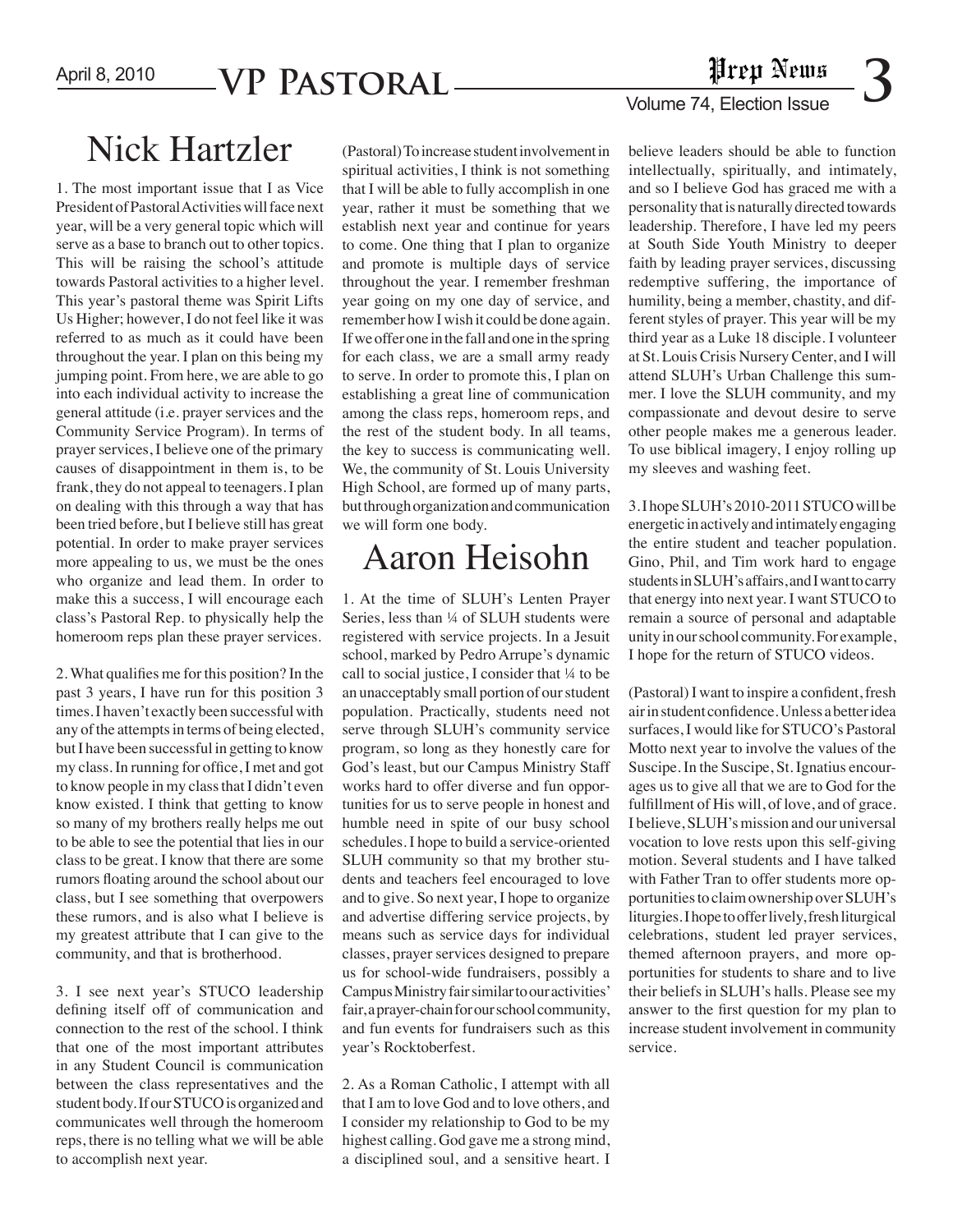

# April 8, 2010 **4** Volume 74, Election Issue **VP Public Relations**

**VP-Public Relations**— in charge of organizing dances and mixers; make flyers, trailers, announcements; organize belly brigades; organize running of the bills; help coordinate freshmen funday with freshmen moderator; organize barbecues; organize Spirit Week events; write STUCO letters for Prep News; in charge of social/intramural homeroom reps; communicate with the broadcast club; attend Trout Lodge

# John Brusati

1.) The most important issue, I think, will be to get high attendance at sporting events and other STUCO events such as Spring Fling. I plan to increase awareness, as well as enthusiasm for these events by advertising them using flyers in bathrooms and halls as well as posters, announcements at the end of the day, and many crazy belly brigades for numerous sporting events.

2.) I was on STUCO in grade school and I am a very "public" guy. By this I mean that I am very sociable and keep in touch with the student body. I can lead everyone to the events and, because of my enthusiastic attitude, will be able to raise the level of enthusiasm and attendance at STUCO events.

3.) STUCO just needs to be a little more in touch with the student body. More belly brigades and Pep rallies need to take place. Also, just more STUCO events in general.

(Public Relations) I plan to improve this relationship by holding more meetings during activity period in which it is mandatory for homeroom representatives to attend. Also, if meetings are unable to be held, I will start a group on Facebook that all of the homeroom representatives must join. That way, we will not be required to have a meeting overtime something new comes up. Also, I will acquire all homeroom representatives cell phone numbers to text message them about urgent messages. These steps will greatly improve the coordination between STUCO and homeroom representatives, and therefore also improve the relationship between STUCO and the student body.

# Tom Dell'Orco

1.I am running for Public Relations because I want to do all I can to help promote and organize school events such as mixers, dances, belly brigades, sporting events, etc. Also, I enjoy making trailers and if I am elected, plan to make many for next year. Over the last three years I have been at SLUH, I have admired STUCO for their spirit, enthusiasm, and creativity. Now, I want to join them. I want to lead the school and promise to be a productive and quality leader.

2.I have many qualifications for Vice President of Public Relations, but I don't want to bore you, so I'll just name a few: I have wrestled a bear to submission (beat that Espen), I am the runner-up North American pogo-sticking champion, I have a banana suit, and I can hold my breath for a really long time. These may just seem like a load of random facts, but I see them as the traits of a champion and a leader. One might think that I am over qualified for this position, this may be true. However, I promise to not let this effect me in office, and turn it into a strength.

3.Next year, I plan to hold more STUCO forums so that we can inform the student and body and also get feedback from you. I want to hear what others have to say. Also, these more frequent STUCO forums will be used to get information to the homeroom reps, so that we can inform those who didn't attend the forum. I also hope to try and get monthly homeroom rep meetings when a full on forum is not necessary, this way we don't have too many unnecessary forums, yet we can still let the student body know what is going on. I also plan to give all homeroom reps walkietalkies and pagers to be on their person at all times just in case I get bored want someone to talk to. If you decide to elect me for Vice President of Public Relations, a.k.a. Social guy, I will ensure all students free health-care proudly paid for by your tuition.

(Public Relations) I plan to improve coordination between STUCO executives and student homeroom representatives by holding regular, mandatory meetings between the homeroom representatives and myself. During these meetings, I will let them know

what is going on and what they need to inform their homerooms and then they will report back to me any problems or potential flaws. I feel this system will work better than the classic "STUCO representatives going door to door and telling everyone what is going on within the 5 minute period of homeroom" deal which we have going on currently. This will also bring more responsibilities to the homeroom reps therefore boosting their low self-esteems.

## Marc Fernan

1. Lack of advertisement of school events, from theater to sports to community service. Marc wants to be able to get people to just participate not anticipate. The Big U-High has all this talent that it can show, but have you ever seen it?

2. Over the past three years, I've been open to meeting new people and still am open to. I've also been able to get involved in sports, theater, and even the Student Council Sophomore Year. Being able to lead excites me somehow. I love to talk and smile which allows me to seem approachable.

3. Every year student council has its own set of challenges. The question is how will we be able to approach these challenges. Campaign promises are stupid, so I cannot really say what can be different. All we can do next year if elected is go with the flow, ride the wave.

(Public Relations) Every year this question comes about, but what can we do about it? I want to be able to motivate every single homeroom rep and actually let them know that their voice can be heard. Their position is not just a joke. It's something that can help the student council hear what the actual students in the homeroom have to say. It's serious business, but it's risky business. All they need to do is work, and that work can be done.



No submission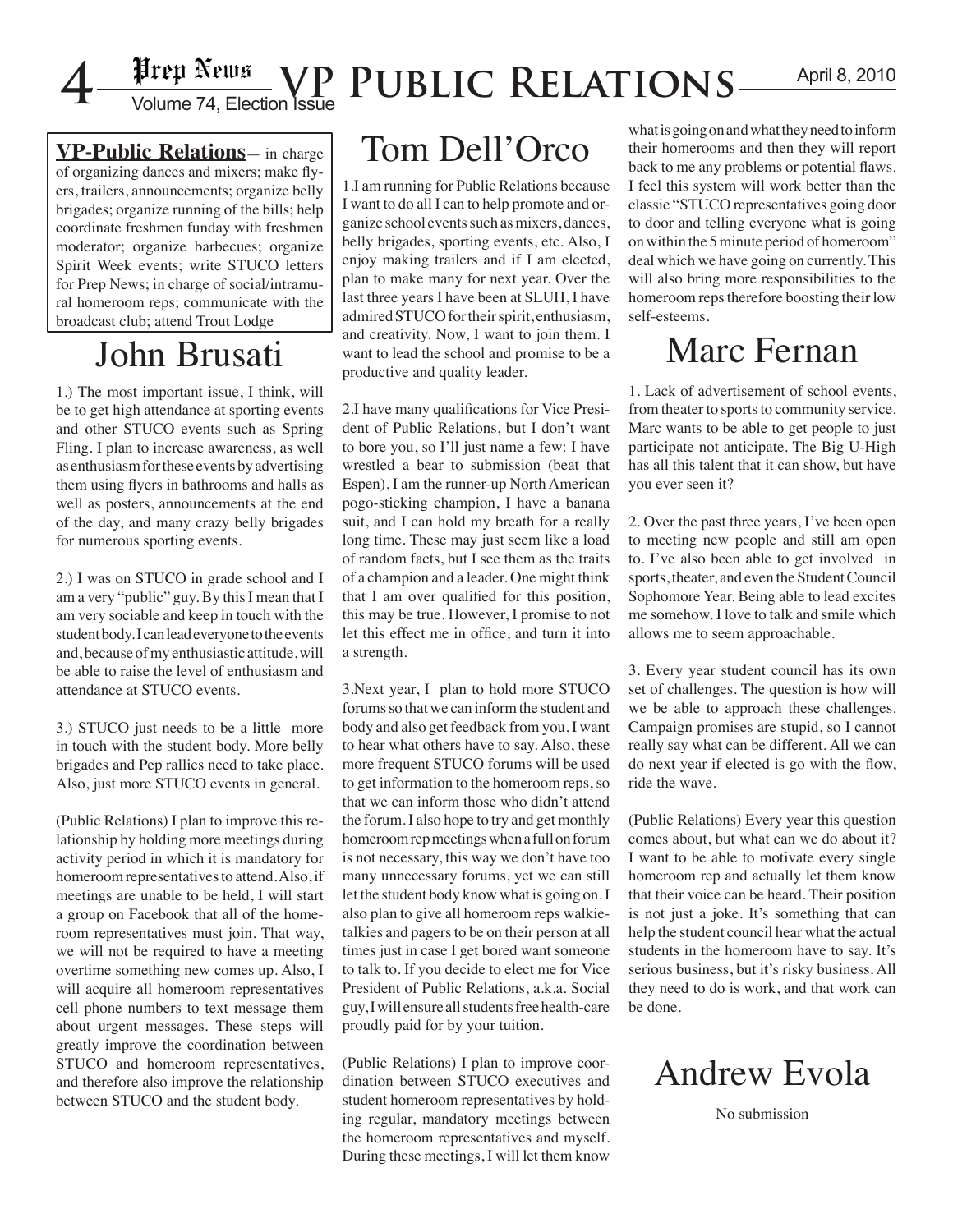April 8, 2010

# $\mathsf{VP}\ \mathsf{PUBLIC}\ \mathsf{RELATIONS}_{\overline{\mathsf{Volume}\ \mathsf{74},\ \mathsf{Election}\ \mathsf{issue}}}\ \mathsf{S}$

## John Tsikalas

1. The most important issue I want to find a solution for is getting people excited for more events throughout the year. Letting people know is one thing, but making an effort to really getting people to WANT to go is another problem I hopefully will be able to try and address.

2. I think that naturally I am a leader. I take the work of a group that I am a part of very seriously and if the group messes up, I take it personally. I will not simply try and put all the work on other people in STUCO. From speaking with current STUCO guys, the Public Relations guy is responsible for notifying people both in the SLUH community and outside as well and I think that I also work very well with people I have never met before.

3. I think opening itself up to more suggestions would be good for STUCO. I know all the guys welcome them, but I want to encourage suggestions and ideas. In more forums or simply encouraging people to email STUCO guys more frequently.

(Public Relations) I think this year homeroom reps were much more prominent with the meetings. I think this should be continued and also maybe have more emails around each rep to keep communication strong between STUCO and the homeroom reps.

# Greg Scheetz

1. I think the most important issue to the Vice President of Public Relations would be getting everyone involved - through intramural activities, student fundraisers, and attendance at sporting events to increase school spirit. If elected, I plan to broadcast these events better than they have been, create a more friendly atmosphere for everyone, and to portray in all my actions what it means to be a true SLUH Junior Billiken.

2. Throughout my three years here at SLUH, I have kept a first honors cumulative GPA. I am a leader of SLUH Wellness Club and help with the publicizing of the club's activities - a quality that proves my experience for this position. In addition to that, I am a very

well-organized and well-disciplined person. I seem to get along with everyone around me and I always tend to bring an optimistic view to the table. Overall, I feel that all of these qualities make me the person fit for this position.

3. Mark my words: the class of 2011 has so much potential in it, that no matter who is elected for these positions, we will definitely leave our mark. Our strong leadership has been shown through the last three years of STUCO executives and we will all push forward into our senior year with strong motivation and determination. Next year is a big year for us, and through the unity that STUCO will provide, our class and the whole school will show our entire community why going to SLUH is such a big deal.

(Public Relations) I plan to improve coordination between STUCO executives and homeroom reps by mandating constant homeroom rep appearance at ALL STUCO meetings. If you are willing to be a homeroom representative, you must be willing to sacrifice time to gather vital information for your homeroom. In addition to that, I would be making constant appearances to homerooms making sure that each homeroom is up to date on all of STUCO's ideas and thoughts. I'll do my best to make available a comment box for students who would like to submit any suggestions or questions that they have of STUCO, but may not want to come forward about publicly. I feel that if elected, it will be my job to ensure that every student feels completely comfortable with their leaders and that they understand that their input and participation is just as important as anyone's.

### Mogboluwaga Oginni

1. I feel the most important issue that I will face next year is making sure that all the whole school is well aware of all the upcoming events so that people are more motivated to attend. In order to deal with this issue, I will put up flyers, make facebook events, and hold a meeting once or twice a month with the homeroom representatives to make sure people are up to date with what will be coming up. Once I get all the homeroom

representatives on the same page, getting word out for the events will be easy.

2. I am a well known guy around the school, and I am very easily approachable if there are any questions or suggestions about upcoming events. I am organized and I know what it takes to be a leader.

3. Over the past few years at SLUH, I have seen a decrease in the attendance of some school events. Part of the reason is because people are not completely aware of everything that goes on at SLUH. As Vice President of Public Relations, I will take the first big step in the process to increase attendance for all SLUH events by making sure people know what will happen. By people knowing, eventually it will lead to the increase in school spirit.

(Public Relations) After a STUCO meeting, I will make sure I hold a meeting with all the homeroom representatives so that they can then advertise any sporting events, fundraisers, or club events to their homeroom. If the homeroom representative have a suggestion from their homeroom, I will make sure that suggestion gets brought up at the STUCO meeting.



**Friday, April 9** STUCO Executive Preliminary Elections

#### **Monday, April 12**

STUCO Executive Speeches (AP) STUCO Executive Final Elections

#### **Wednesday, April 14**

STUCO Senior Class Preliminary Elections

#### **Friday, April 16**

STUCO Senior Class Speeches (AP) STUCO Senior Class Election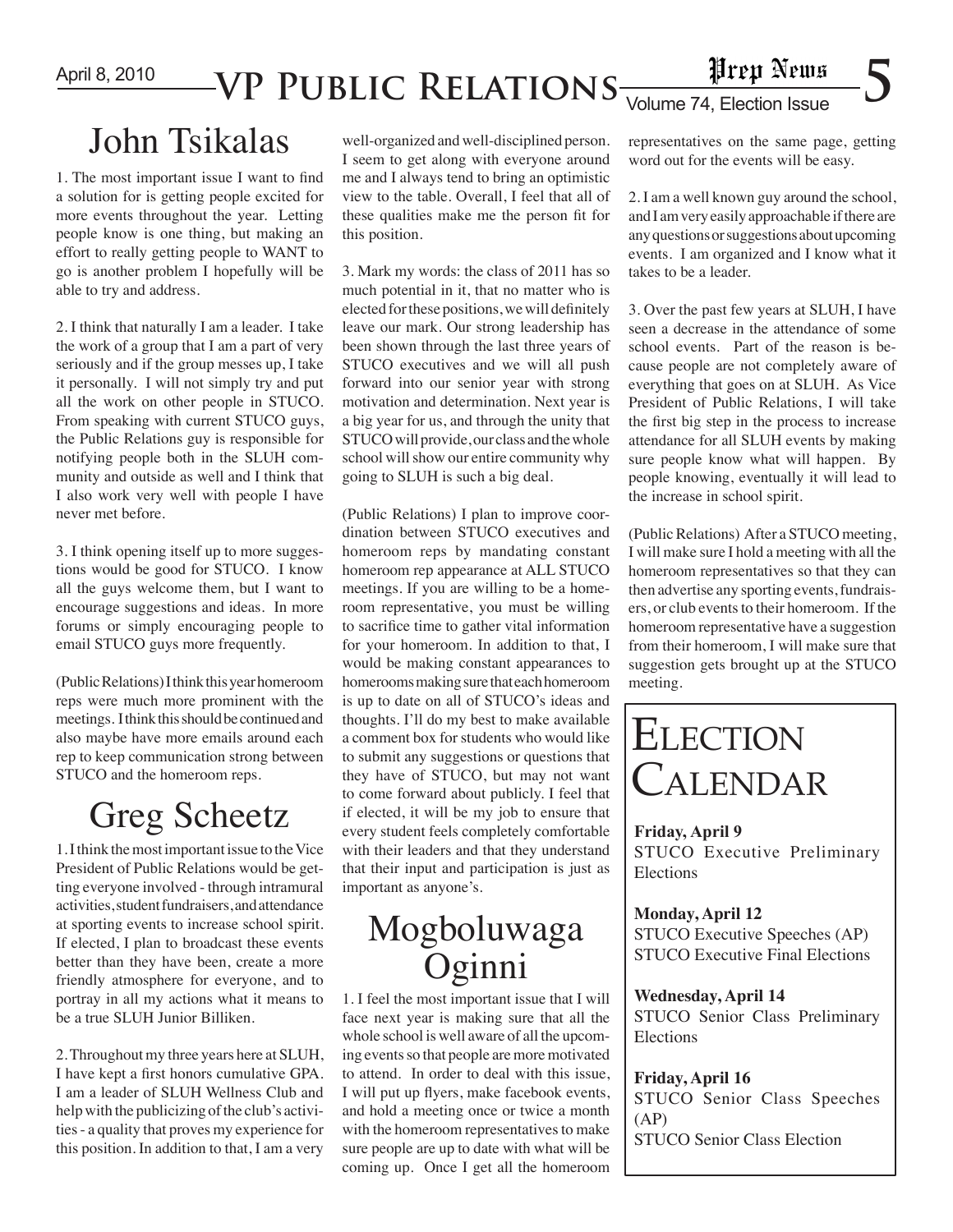# April 8, 2010 **6** Volume 74, Election Issue**Secretary/Treasurer**

**Secretary/Treasurer**-- keep minutes at weekly meetings; take attendance at meetings; maintain an archival record of meeting minutes for the year; publish a "state of the union" in Prep News once a quarter (beginning); order t-shirts; handle money; work with business office; attend Trout Lodge

# Patrick Hart

1) I think that the most important issue for the treasurer will be expanding STUCO's fundraisers and keeping the budget under control. I have some great ideas for new and fun fundraisers for next year (will be listed in speech) . Keeping the budget on track is something I believe can be accomplished by hard work and diligent book keeping.

2) I have had jobs ever since I started babysitting in the sixth grade. This job experience has given me an ability to keep track of my own money through a bank book. I plan to use the resourcefulness i have learned spending my own money, and apply it to STUCO spending.

3) I would love to see the class of 2011's STUCO bring a fire and intensity to school spirit. As treasurer I see myself planning and organizing new events that would not only help balance our budget, but also excite the student body like never before.

(Secretary/Treasurer) I think that through a series of new and revamped fundraisers I will be able to expand STUCO's budget and reach in the community.

## Michael Mentel

1.The most important issue as treasurer will be to make sure that next year is fun as possible without going over budget. The most important issue as a Treasurer is to keep the budget balanced. However, STUCO is looking to make SLUH the most fun and active and possible, so the biggest issue is having fun and not going over budget. I plan to make sure SLUH can do as much

as possible without going over budget with fundraisers.

2.Some of my qualifications are having played baseball, football, rugby and have managed for the SLUH basketball team. These are important qualifications because through playing and watching these sports I have learned many very valuable lessons for both life and leadership. For example, I have learned that if everyone works together and does what they are supposed to then they can excel. I can incorporate this lesson to Student Council by not only doing my job to the best of my abilities but also helping to insure everyone on STUCO is on the same page and working for the greatest STUCO year ever.

3.If elected as Treasurer I promise that next years STUCO will be as active with the student body as possible as well as being extremely hard working. If I am elected I promise I will give everything I have and hope to push everyone else on STUCO so we can have a fantastic year. I also hope to allow the student body to have even more interaction with the students so that every single student enjoys everything that STUCO plans through the entire year because that is our job as STUCO members to let the student's voice be heard.

(Secretary/Treasurer) As Treasurer I understand that one of my very important duties is to expand STUCO's reach while maintaining a balanced budget. I hope to make next year as fun-filled as possible while ensuring that the budget stays where we are in a perfect balance. As Treasurer, my first job is to ensure that the budget is where it has to be, however I also feel that we can have more fundraisers and more events so that our budget can increase. I promise to be responsible while making sure the student body is happy.

## Phil Nahlik

1. The most important issue I expect to face next year was our biggest problem this year: record keeping. That sounds like a really petty problem, but I think most of our failures really just stemmed from not keeping track of all our goals and decisions. For example, at the beginning of the year we decided to have quarterly meetings with the Homeroom Reps and class moderators, yet we completely forgot about this decision once we got entrenched in our other responsibilities. So I plan on keeping systematic, meticulous minutes with all our decisions online, on a bulletin board, and organized in binders to help out future STUCO's. By being more transparent to the school, hopefully we can be more responsible to ourselves.

2. Qualifications-

2.5 awesome years of experience on STUCO as pastoral officer.

Experience as a secretary through Boy Scouts for most of the West County region.

And one way I do everything- Only with Complete Devotion

3. STUCO will definitely be more organized. I personally can't stand pulling things together last minute, so I am going to carry that over to STUCO and make sure we are always looking ahead to improve our school. I have already started this year doing personal reviews of each event and noting things to change for next year. I also instituted reviews that many STUCO members already filled out to help improve next year.

(Secretary/Treasurer) As Secretary/ Treasurer, I will hold each member of STUCO personally responsible to their job and to their duty to SLUH.

### Patrick Quinlan

1. I think that the proper use of funds in order to increase the budget is the most important issue with this position. This can be accomplished through an increase in advertisement of SLUH events, which will hopefully lead to more income for STUCO. This requires not simply an increase in the amount of notifications, but the interest value. For instance, although printing in color costs more money, it is obviously more interesting and attracts the attention of people.

2. As for leadership qualities, I have been a counselor at several summer programs, I was the social representative last year for my homeroom,and I like people.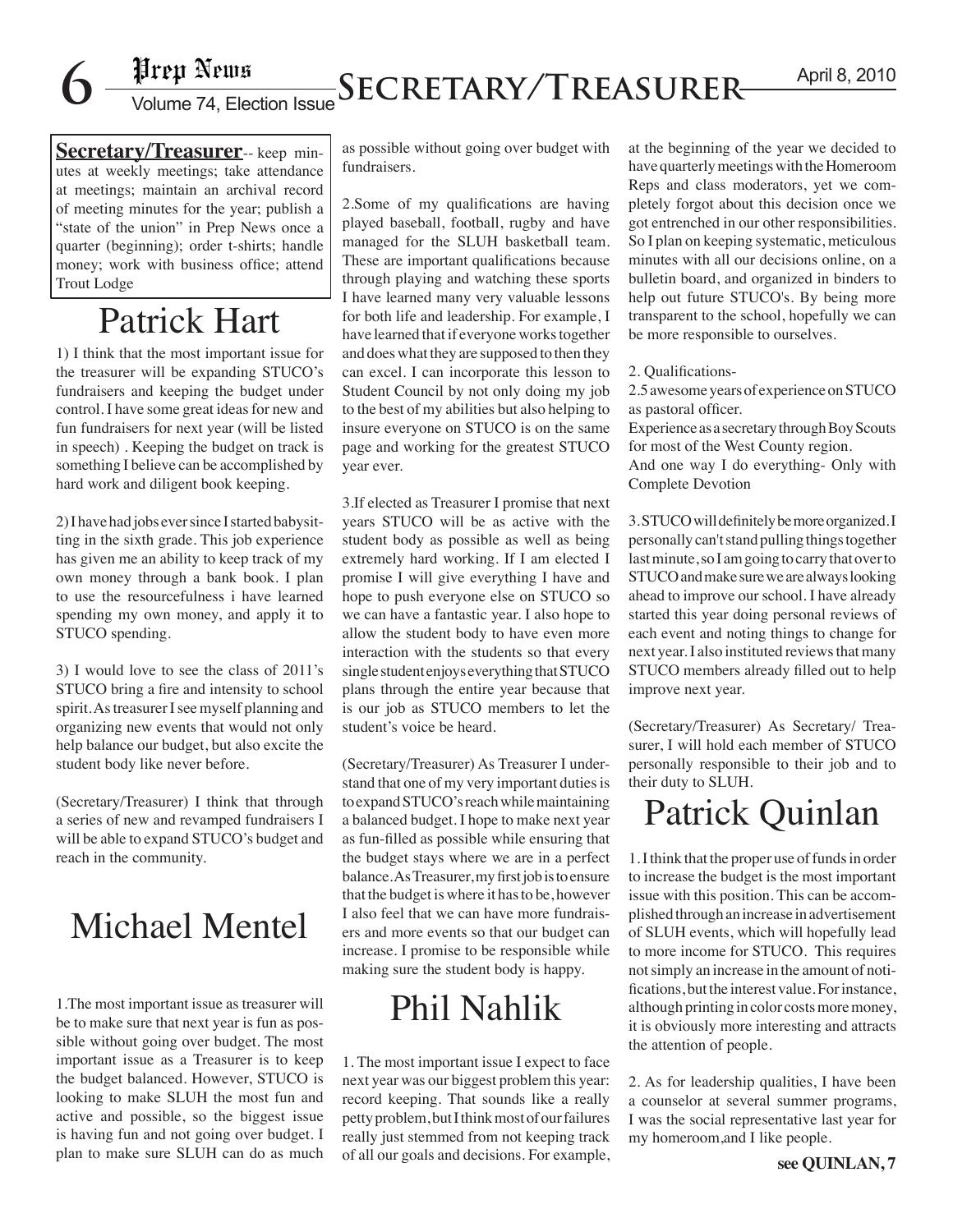## **Secretary/VP Spirit**

# **Fire produce 1**<br>Volume 74, Election Issue

# *QUINLAN*

#### (from 6)

3. I think that with the proper leadership, STUCO will be able to do more. That sounds vague; but it's the truth. If we are given the chance, we can increase the amount and the quality of school events and get more people involved, which is something that STUCO has had a problem with in past years.

(Secretary/Treasurer) One important step to be taken is to cut down on some of the more worthless expenses that STUCO makes in order to save money. With this "extra" money, we can create more influential advertisements, which will hopefully increase the attendance of school events. With increased attendance comes increased income, and so we will then be able to use that money to start something new, better existing events, or simply save for future needs.

### Will Schmitt

#### General Questions:

1. The issue that I believe to be most important next year is keeping the budget at a reasonable yet functional level. I will try to keep the tradition of mixers and t shirts going and also invent new fundraisers in order to pay for these traditions.

2. I am good at analyzing situations and working things out with a group. This is important because I will be able to sit down and help formulate a viable budget with the other members of STUCO.

3. I see STUCO as more active this year, especially in generating attendance for events that are ordinarily neglected by the majority of the SLUH community.

(Secretary/Treasurer) I plan on being able to help make STUCO an even more valuable piece of SLUH by keeping the amount of money at STUCO's disposal at a responsible level that will allow STUCO to increase the number of events they are able to coordinate and sponsor. I feel that the best way to do this is to introduce more fundraisers and competitions into the SLUH culture.

# Adam Stoeppler

1. I think that the most important issue I would face as treasurer would be how to spend money on great shirts, mixers, etc. without going over-budget. The best way to deal with this would probably be to simply communicate with Mr. Kesterson and the other STUCO members as often as possible, and keep detailed records of our funds and what we have already spent.

2. I am very organized so I think I could maintain records pretty well. I am also very responsible and I feel I could represent, not only STUCO, but SLUH itself extremely well.

3. I think STUCO next year will just try to go above and beyond what they have in the previous years. My main goal is just to try and help the Class of 2011 have our best year at SLUH yet, while also setting a good example for the underclassmen and making sure there year is also a good one.

(Secretary/Treasurer) I think to expand STUCO's reach, I would advertise strongly, whether it be via flyers, emails, etc. I would also try to organize fundraisers for us in order to get additional funds.

# Brian Brown

1.Many issues face my job as treasurer: car theft, drug use, sporadic crime to name a few. I plan to do things about these issues. Without being too specific just know things will be done.

2.Good question. I am a part time vigilante. I can easily strike fear into people's hearts and teach them to fear the night. I can provide food, I can provide shelter, I can provide security.

3.Excellent question. And it is good that we are asking questions because without questions all we have are answers.

(Secretary/Treasurer) 1.My philosophy has always been you have to spend money to make money. We will maintain a high level of income with ruthless economic policies and still maintain a high GNP coupled with low protective tariffs.

**VP-School Spirit**— organize pep rallies; meet with athletic director regularly; attend as many sporting events as possible; organize blue crew 3 days in advance; support other non-athletic events; attend Trout Lodge

# Cy Hill

1. The most important issue I will face next year will be bringing people back to SLUH events. It was obvious that this year's school spirit was lacking mainly because we did not have a leader. I plan to bring people back by advertising better than this year by coming up with creative promotional videos.

2. Characteristics of mine that qualify me for the position is my sense of humor and quick wit. My experience has taken place at SLUH, last semester I took Acting Improv, it honed my ability to think on my feet, and now I am taking Oral Communications, a class that will improve my ability to speak in front of a crowd.

3. I see next year's STUCO as one that learn from previous mistakes and one with more school spirit.

(VP Spirit) See first answer, I do not want to repeat myself.

## Tate Macarthy

1.I think that the most important issue as Vice President of School Spirit I will face next year is maintaining participation in activities through out the year. I remember being at football games last season wondering if I was on the home team or not because the turn out of students was so poor. The way I plan to deal with this issue is by advertising events more, creating a vibe that going to the game or any event is the place to be and attending will be a lot of fun. I will increase the amount of pep rallies and make spirit week a big event.

2.I have an out going personality. I have participated greatly every year during spirit week because it is a time to show how creative you can be. I have been participated at sporting events that consisted of great cheers and I have always wanted to lead. Also I will not be playing a sport this year even though I have in the past because of this I will have ample time to devote to the commitment this

**see MACARTHY, 8**